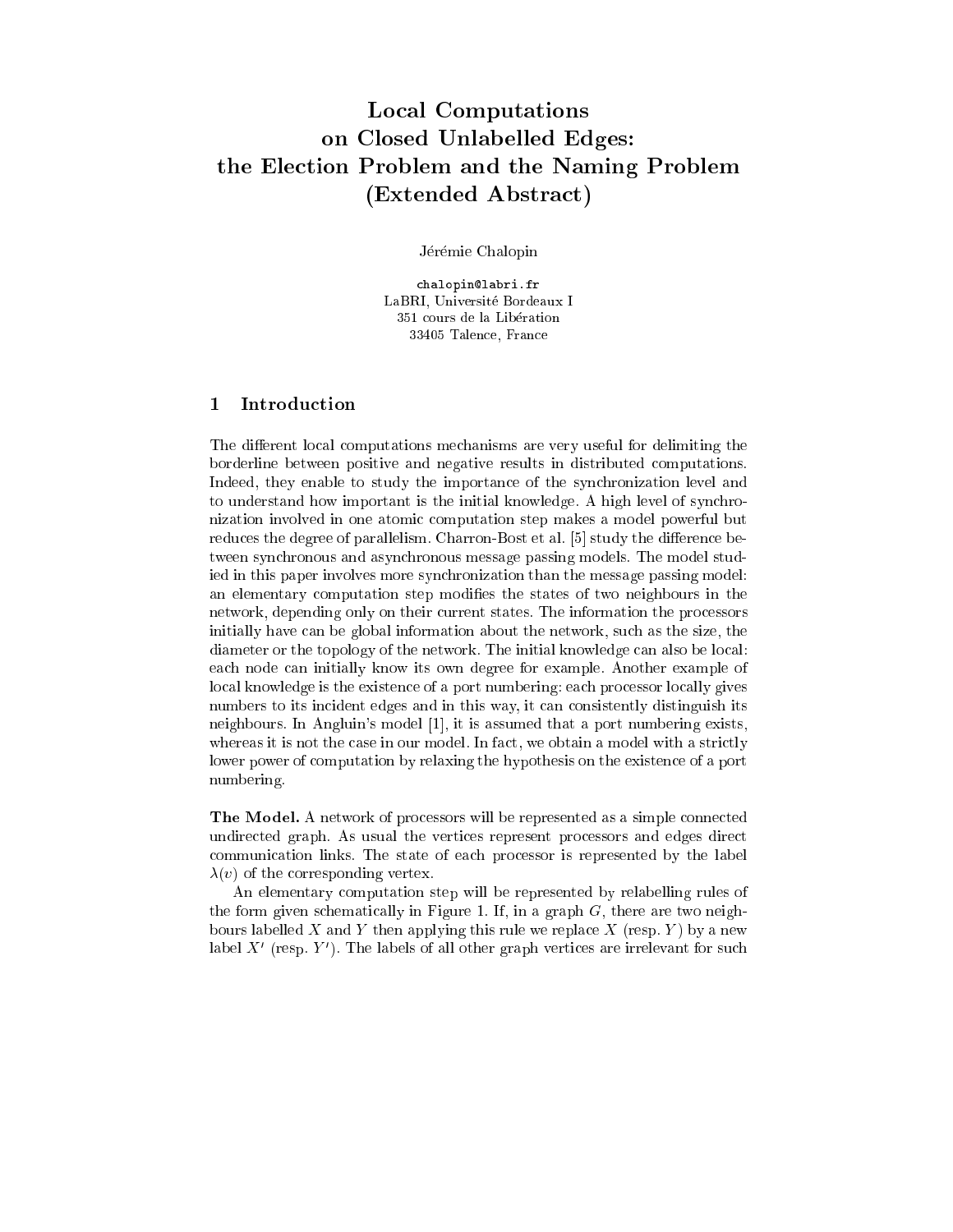a omputation step and remain un
hanged. The omputations using uniquely this type of relabelling rules are called in this paper *local computations on closed* unlabel led edges. Thus an algorithm in our model is simply given by some (possibly infinite but always recursive) set of rules of the type presented in Figure 1. A run of the algorithm consists in applying the relabelling rules specified by the algorithm until no rule is applicable, which terminates the execution. The relabelling rules are applied asynchronously and in any order, which means that given the initial labelling usually many different runs are possible.

$$
\overset{X}{\bullet} \overset{Y}{\bullet} \overset{Y}{\bullet} \overset{X'}{\bullet} \overset{Y'}{\bullet}
$$

Fig. 1. Graphi
al form of a rule for lo
al omputations on losed unlabelled edges.

Ele
tion, Naming and Enumeration. The ele
tion problem is one of the paradigms of the theory of distributed computing. It was first posed by LeLann [7]. A distributed algorithm solves the election problem if it always terminates and in the final configuration exactly one processor is marked as *elected* and all the other processors are *non-elected*. Moreover, it is supposed that once a pro
essor be
omes ele
ted or non-ele
ted then it remains in su
h a state until the end of the algorithm. The naming problem is another important problem in the theory of distributed omputing. The aim of a naming algorithm is to arrive at a final configuration where all processors have unique identities. The enumeration problem is a variant of the naming problem whose aim is to give to ea
h node a unique number between 1 and the size of the graph. These problems are important sin
e they onstitute basi initial steps of many other distributed algorithms.

Related Works. Graphs where ele
tion is possible were already studied for different types of basic computation steps and particular types of network topology  $($ tree, grid, torus, ring with a known prime number of vertices, etc.), see [11].

Yamashita and Kameda [12] characterize the graphs for which there exists an ele
tion algorithm in the message passing model and they study the importan
e of the port numbering in  $[13]$ .

Mazurkiewicz [8] considers an asynchronous computation model where in one omputation step, labels are modied on a subgraph onsisting of a node and its neighbours, according to certain rules depending on this subgraph only. His characterization of the graphs where enumeration and election are possible can be formulated using coverings [6]. In this model, the port numbering does not give a more powerful model, sin
e in ea
h omputation step, a node an always distinguish its neighbours.

Chalopin and Métivier [3] consider three different asynchronous models that are defined by the rules presented in Figure 2. Note that, contrary to the model we examine in the present paper, all these models allow edge labelling. In fact, allowing to label the edges is equivalent to the existen
e of a port numbering,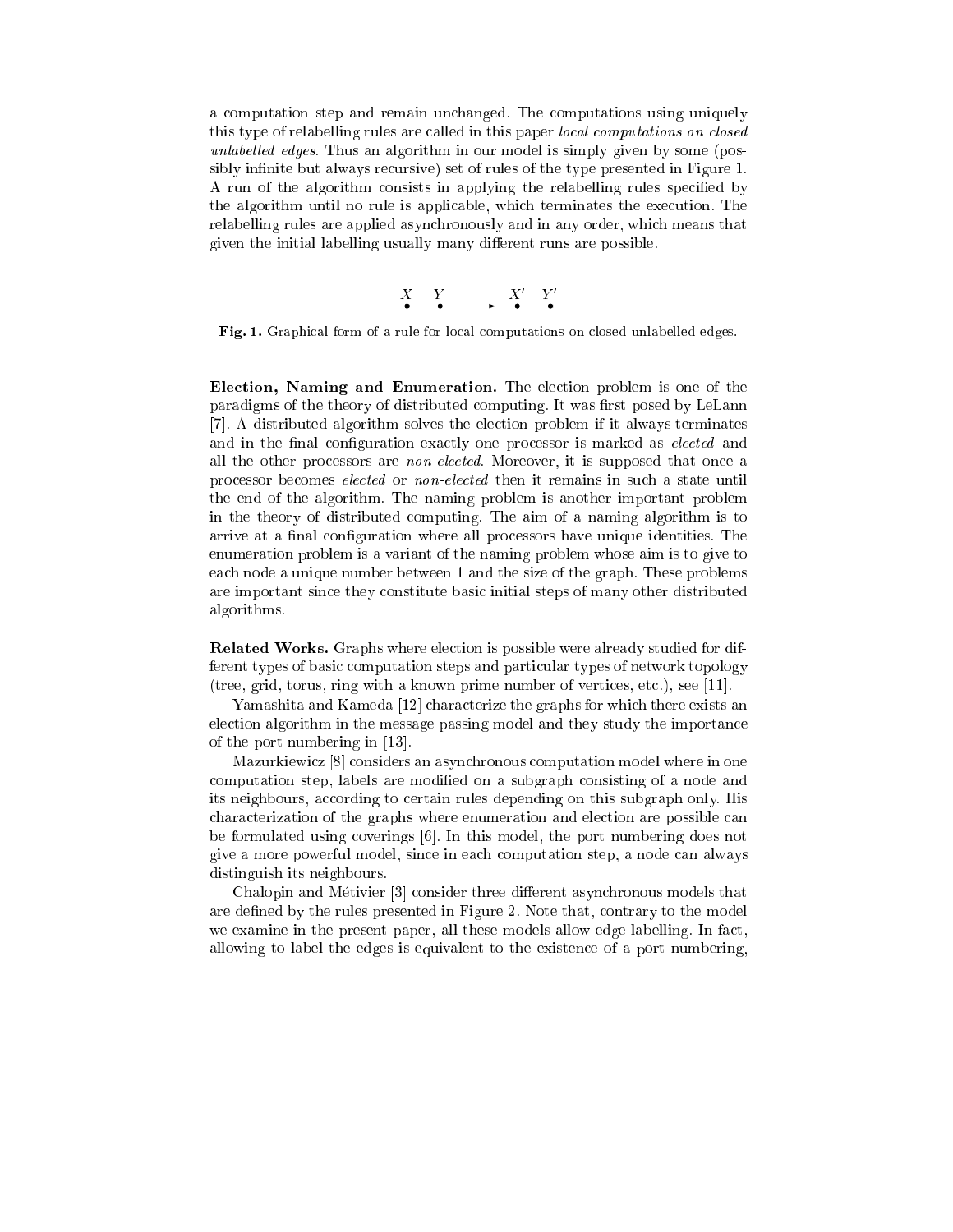since in these models, it is always possible for a processor to consistently identify its neighbours. Consequently, the first model studied in  $[3]$  is equivalent to the model of Angluin [1]. It turns out that for all models of Figure 2 the election and naming problems can be solved on a graph  $G$  if and only if  $G$  is not a covering of any graph  $H$  not isomorphic to  $G$ , where  $H$  can have multiple edges but no self-loop. Mazurkiewicz [9] has also studied the first model described in Figure 2 and he gives an equivalent hara
terization thanks to equivalen
e relations over the verti
es and the edges of the graph.

In the conclusion of [13], Yamashita and Kameda underline the importance of the edge labelling and it is a natural question to wonder if the edge labelling, or equivalently the existen
e of a port numbering, modify the power of the different models of Figure 2. Boldi et al.  $[2]$  consider a model where the network is a dire
ted multigraph. When a pro
essor is a
tivated, it hanges its state depending on its previous state and on the states of its ingoing neighbours. They characterize the graphs that admits an election algorithm using fibrations, that are generalization of coverings to directed graphs. Chalopin et al. [4] consider a model where an elementary computation step modifies the state of one vertex depending on its urrent state and the state of one of its neighbours; as in the model studied here, the edges are not labelled. In this model, naming and election are not equivalent and hara
terizations are given using submersions that are locally surjective morphisms. The comparison between the characterization given in  $[2]$ , in  $[4]$  and in  $[3]$  shows that for the second and the third model of Figure 2, it gives strictly more powerful models to allow the edges to be labelled. In this paper, we complete the study of the importance of the port numbering: the characterization we give of the graphs for which the naming and the election problems can be solved for the model of Figure 1 is very different of the characterization given in [3]. Moreover, we can remark that the three models of Figure 2 that are equivalent when the edges an be labelled are no longer equivalent when this hypothesis is relaxed.



Fig. 2. Elementary relabelling steps for the models studied in [3℄.

e in Section 2 the notion of the notion of the notion of pseudo-that is the notion of the notion of the notion is a generalization of overings. We prove in Se
tion 3 that naming and ele
tion can be solved on a graph  $G$  if and only if  $G$  is minimal for the pseudo-covering relation (Theorem 1).

The problems are solved constructively: we encode an enumeration algorithm with explicit termination by local computations on closed unlabelled edges that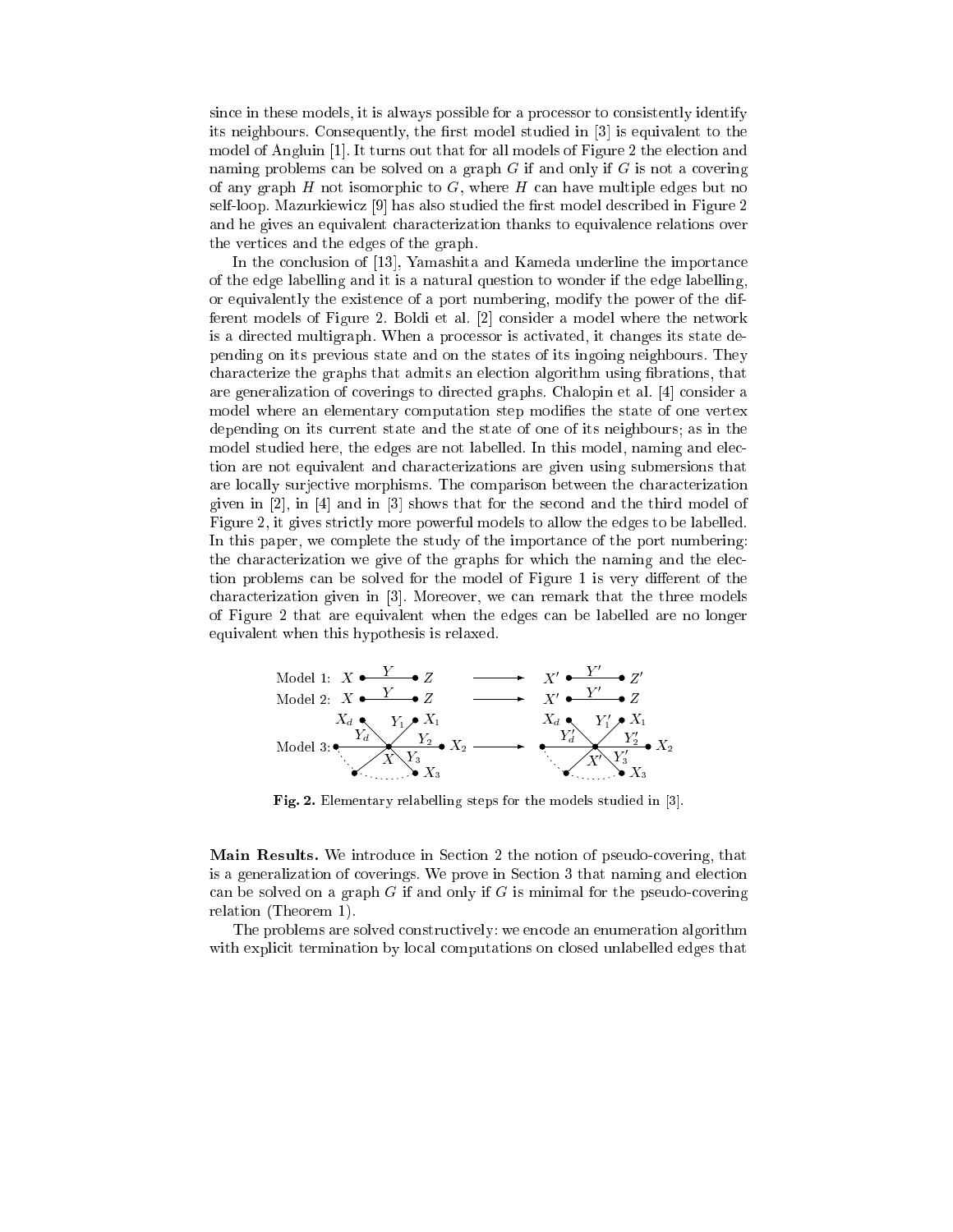work orre
tly for all graphs where these problems are solvable. This algorithm uses some ideas from Mazurkiewicz'algorithm [8]. However, in the models considered in  $[2, 3, 8, 9, 13]$ , a node can consistently distinguish its neighbours whereas it is impossible in the model studied here. Each execution of our algorithm on a graph  $G$  computes a labelling that induces a graph  $H$  such that  $G$  is a pseudocovering of  $H$ . Consequently, there exists an integer  $k$  such that each label of the final labelling of G appears exactly k times in the graph; it is not the case for the model studied in [4]. In our solution, stamps are associated to synchronizations between neighbours. These asso
iated stamps solve the problem, but they introduce a non-trivial difficulty in the proof of the termination of the algorithm: we must prove that stamps are bounded.

Imposed spa
e limitations do not allow to present all the proofs in the paper.

## 2 Preliminaries

Graphs. The notations used here are essentially standard [10℄. We onsider finite, undirected, connected graphs  $G = (V(G), E(G))$  with vertices  $V(G)$  and edges  $E(G)$  without multiple edges or self-loop. Two vertices u and v are said to be adjacent or neighbours if  $\{u, v\}$  is an edge of G and  $N_G(v)$  will stand for the set of neighbours of v. An edge e is incident to a vertex v if  $v \in e$  and  $I_G(v)$ will stand for the set of all the edges of  $G$  incident to  $v$ .

A homomorphism between graphs G and H is a mapping  $\gamma: V(G) \to V(H)$ such that if  $\{u, v\} \in E(G)$  then  $\{\gamma(u), \gamma(v)\} \in E(H)$ . We say that  $\gamma$  is an isomorphism if  $\gamma$  is bijective and  $\gamma$  – is a homomorphism.

A graph H is a subgraph of G, noted  $H \subseteq G$ , if  $V(H) \subseteq V(G)$  and  $E(H) \subseteq V(G)$  $E(G)$ . A subgraph H of G is called a partial graph of G if G and H have the same set of verti
es.

A mateming  $F$  of a graph G is a subset of  $E(G)$  such that for every  $e, e \in F$ ,  $e \cap e \equiv y$ : F is a set of disjoint edges of G. A matching F of G is perfect if every vertex  $v \in V(G)$  is the endvertex of exactly one edge  $e \in F$ .

Throughout the paper we will onsider graphs where verti
es are labelled with labels from a recursive label set  $L$ . A graph labelled over  $L$  is a couple  $\mathcal{G} = \{G_i\}$  , where  $G$  is the underlying non-distribution  $\mathcal{G}$  and  $\mathcal{G}$  is the underlying  $\mathcal{G}$ the (vertex) labelling function. Let H be a subgraph of G and  $\lambda_H$  the restriction of the labelling  $\lambda: V(G) \to L$  to  $V(H)$ . Then the labelled graph  $\mathbf{H} = (H, \lambda_H)$  is called a subgraph of  $\mathbf{G} = (G, \lambda)$ ; we note this fact by  $\mathbf{H} \subset \mathbf{G}$ . A homomorphism of labelled graphs is just a homomorphism that preserves the labelling.

For any set S, |S| denotes the cardinality of S. For any integer q, we denote by [1, q] the set of integers  $\{1, 2, \ldots, q\}$ .

over the Pseudo-Coverings. A graph G is a graph H via graph H via  $\gamma$  if  $\gamma$  is a surjective homomorphism from G onto H such that for every vertex v of  $V(G)$  the restriction of  $\gamma$  to  $I_G(v)$  is a bijection onto  $I_H(\gamma(v))$ . The covering is proper if  $G$  and  $H$  are not isomorphic. A graph  $G$  is called *covering-minimal* if every covering from  $G$  to some  $H$  is a bijection.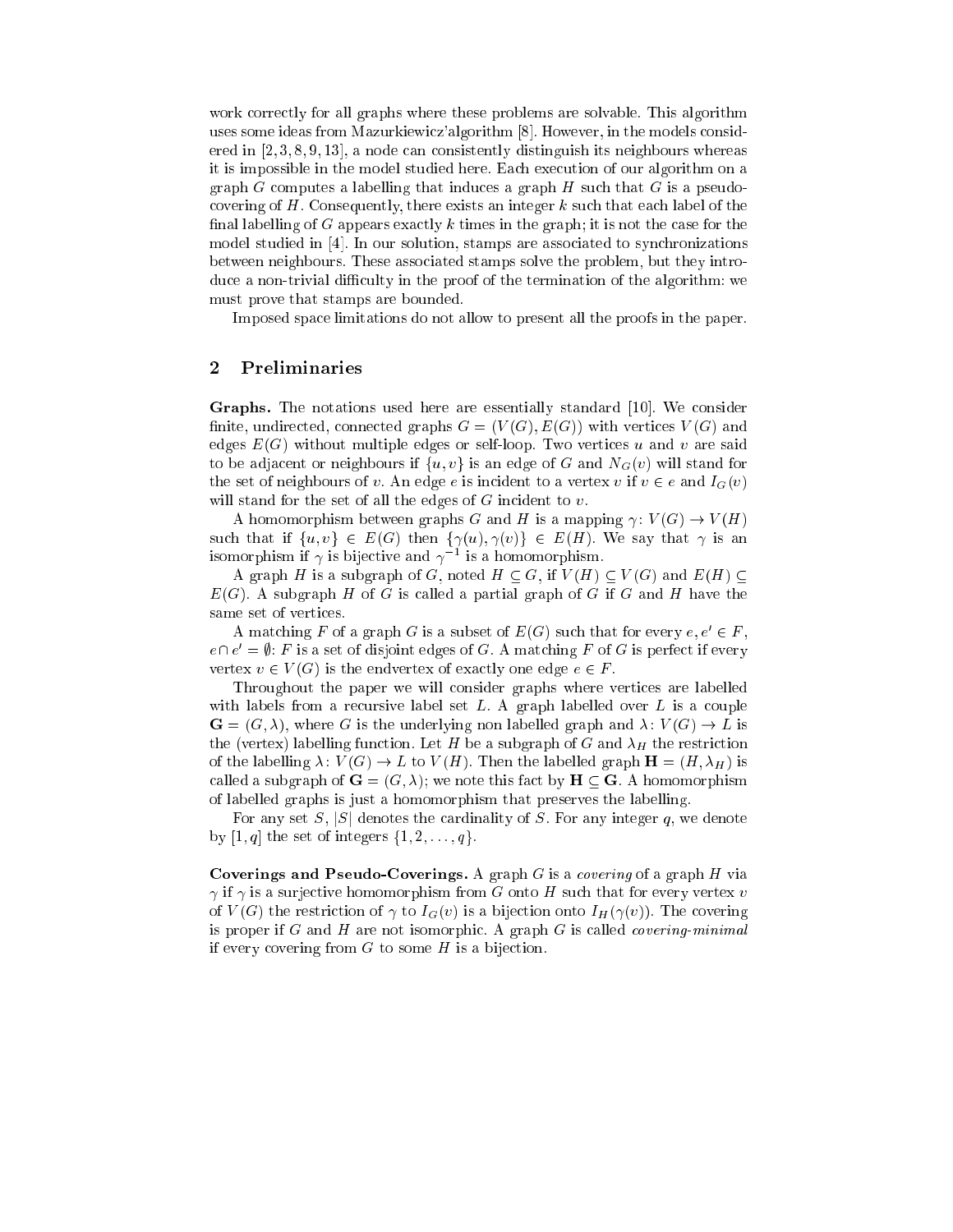A graph G is a *pseudo-covering* of H via a morphism  $\varphi$  modulo a graph G' if G<sup>o</sup> is a partial graph of G that is a covering of H via the restriction  $\varphi_{|G^{\,\prime}}$  of  $\varphi$  to G . The pseudo-covering is proper if G and H are not isomorphic. A graph  $G$  is said *pseudo-covering-minimal* if there does not exist a graph  $H$  such that  $G$  is a proper pseudo-covering of  $H$ . An example of pseudo-covering is given in Figure 3. Naturally, overings and pseudooverings of labelled graphs are just overings and pseudooverings of underlying graphs su
h that the asso
iated morphisms preserve the labelling.

If G is a pseudo-covering of a graph  $\bf H$  via  $\varphi$  modulo G;, then for every edge  $f = \{w_1, w_2\} \in E(H)$ ,  $\varphi_{|G'}(f)$  is a perfect matching of  $\varphi^{-1}(\{w_1, w_2\}).$ Consequently, there exists an integer q such that for every vertex  $v \in V(H)$ ,  $|\varphi^{-1}(v)| = q.$ 



**Fig. 3.** The graph G is a pseudo-covering of H via the mapping  $\varphi$  modulo G where  $\varphi$  maps each vertex of **G** labelled i to the unique vertex of **H** with the same label i. This pseudo-covering is proper and the graph **H** is pseudo-covering-minimal.

Lo
al Computations on Closed Unlabelled Edges. For any set <sup>R</sup> of edge focal relabelling rules of the type described in Figure 1 we shall write  $\bf G$   $\kappa$   $\bf G$  if G can be obtained from G by applying a rule of  $\kappa$  on some edge of G. Obviously,  $G$  and  $G$  have the same underlying graph  $G$ , only the labelling changes for the endvertices of exactly one (active) edge. Thus, slightly abusing the notation,  $\mathcal{R}$ will stand both for a set of rules and the indu
ed relabelling relation over labelled graphs. The renexive transitive closure of such a relabelling relation is noted  $\kappa$  . The relation  $R$  is called *noetherian* on a graph **G** if there is no infinite relabelling e God access to God R is the relation of the relation and the relationship and complete the set of the relation of graphs if it is noetherian on each graph of the set. Finally, the relation  $R$  is alled noetherian if it is noetherian on ea
h graph. Clearly noetherian relations ode always terminating algorithms.

The following lemma is a counterpart of the lifting lemma of Angluin [1] adapted to pseudooverings; it exhibits a strong link between pseudooverings and local computations on closed unlabelled edges. An immediate corollary is that there does not exist any algorithm using local computations on closed unlabelled edges that solves the ele
tion problem or the naming problem on a graph G that is not pseudoovering-minimal.

Lemma <sup>1</sup> (Lifting Lemma). Let <sup>R</sup> be <sup>a</sup> relabel ling relation en
oding an algorithm using lo
al omputations on losed unlabel led edges and let G0 be <sup>a</sup>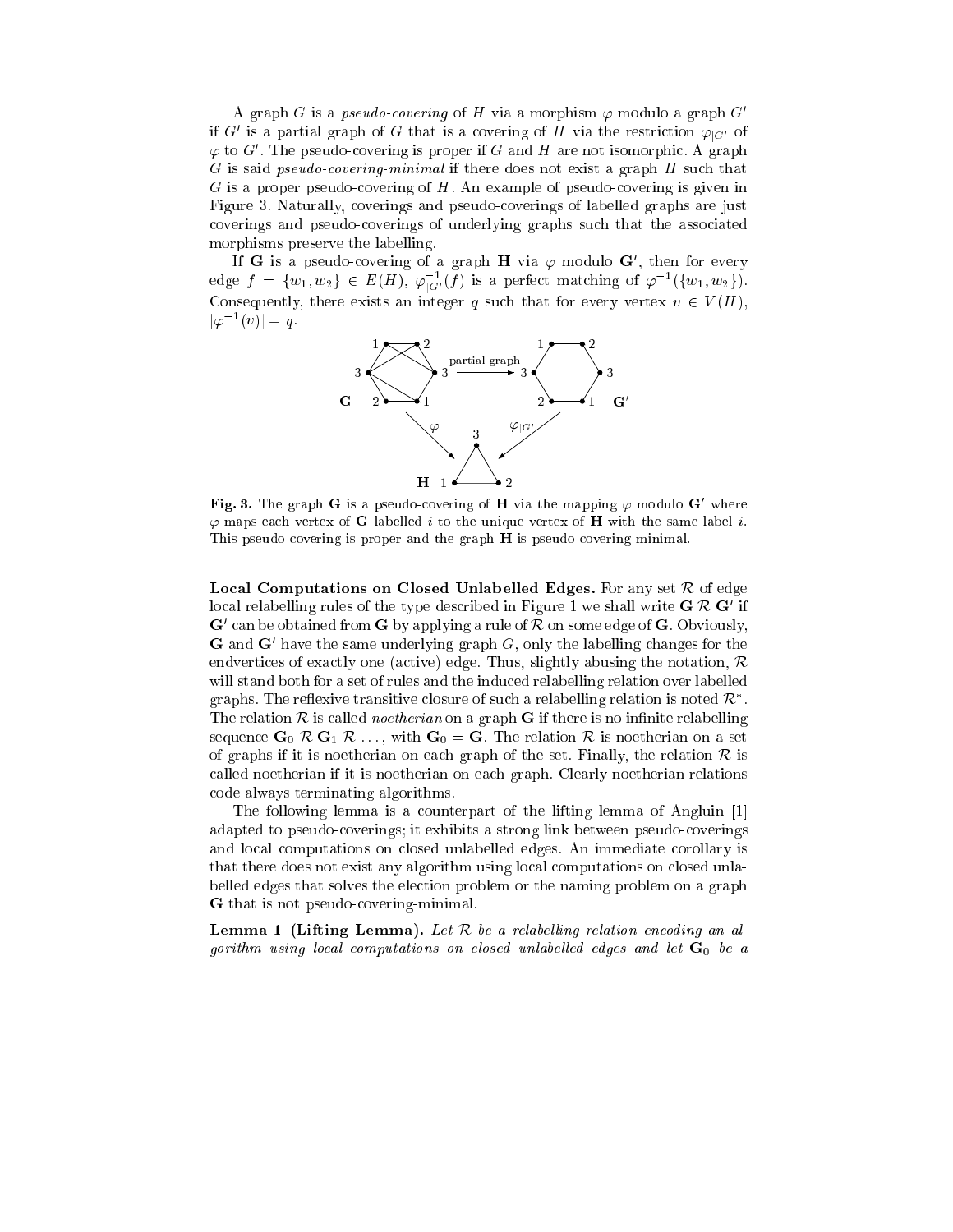pseudo-covering of  $\mathbf{H}_0$ . If  $\mathbf{H}_0$  K  $\mathbf{H}_1$  then there exists  $\mathbf{G}_1$  such that  $\mathbf{G}_0$  K  $\mathbf{G}_1$ and G1 is a pseudo-court of H1.

### 3 An Enumeration Algorithm

In this section, we describe a Mazurkiewicz-like algorithm  $\mathcal M$  using local computations on losed unlabelled edges that solves the enumeration problem on a pseudoovering-minimal graph G.

Each vertex v attempts to get its own number between 1 and  $|V(G)|$ . A vertex hooses a number and ex
hanges its number with its neighbours. If during a computation step, two neighbours exchange their numbers, a stamp  $\sigma$  is given to the operation such that two operations involving the same vertex have different stamps. Each node broadcasts its number, its label and its *local view* (the numbers of its neighbours and the stamps of the operations of ex
hange asso
iated to each neighbour) all over the network. If a vertex u discovers the existence of another vertex  $v$  with the same number, then it compares its local view with the local view of v. If the label of u or the local view of u is "weaker", then u chooses another number and broadcasts it again with its local view. At the end of the omputation, every vertex will have a unique number if the graph is pseudoovering-minimal.

The main difference with Mazurkiewicz'algorithm is the existence of the stamps  $o$ . The algorithm we will describe below computes a graph  $\bf{H}$  such that G is a pseudoovering of H. To dene a pseudoovering, we need to dene a morphism and a subset of  $E(G)$ . As in Mazurkiewicz'algorithm, the numbers of the nodes will be used to define the morphism  $\varphi$  whereas the stamps o will be used to select the edges of  $G$ .

Labels. We onsider a labelled graph <sup>G</sup> = (G; ). For ea
h vertex <sup>v</sup> <sup>2</sup> <sup>V</sup> (G), the label of v is the pair  $(\lambda(v), c(v))$  where  $\lambda(v)$  is the initial label of v whereas  $c(v)$ is a triple  $(n(v), N(v), M(v))$  representing the following information obtained during the omputation:

- $\mathcal{L}(\mathcal{A})$  . 2 N is the number of the vertex v the algorithm; algorithm; algorithm;
- $N(v)$   $\in$   $N$  is the *local view* of v. If the hode v has a neighbour v, some relabelling rules will allow v and v to add  $n(v)$  in  $N(v)$  and  $n(v)$  in  $N(v)$ . Each time this operation is done between two neighbours a stamp  $o$  is given to the operation and  $(n(v), o)$  is added to  $N(v)$  (resp.  $(n(v), o)$  is added to  $N(v)$ ). Consequently,  $N(v)$  is a finite set of pairs  $(n, o)$ ;
- $\mathcal{M}(\mathcal{M})$  is the main  $\mathcal{M}(\mathcal{M})$  of variable information the whole information the whole information received by v at any step of the computation, i.e., the numbers, the labels and the lo
al views of the nodes of the network.

The fundamental property of the algorithm is based on a total order on local views, as defined in  $[8]$ , such that the local view of any vertex cannot decrease during the computation. Consider a vertex v such that the local view  $N(v) \in \mathcal{N}$ is the set  $\{(n_1, o_1), (n_2, o_2), \ldots, (n_d, o_d)\}\)$ , we assume that  $n_1 > n_2 > \ldots > n_d$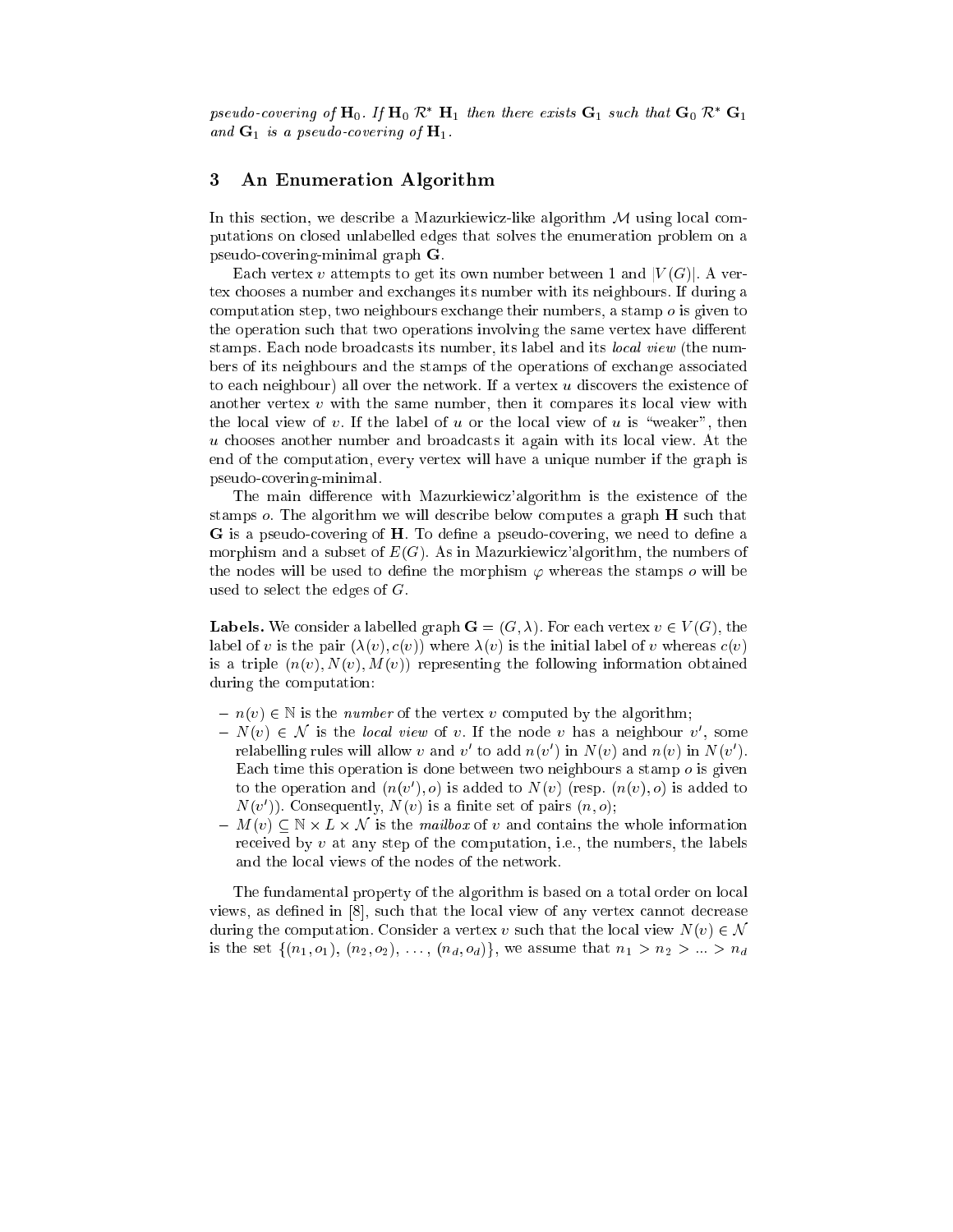and we say that the d-tuple  $((n_1, o_1), (n_2, o_2), \ldots, (n_d, o_d))$  is the ordered representation of  $N(v)$ . We define a total order  $\prec$  on such ordered tuples using the alphabetical order; it induces naturally a total order on  $\mathcal N$ . We assume that the set of labels L is to the labels of  $\mathcal{L}_i$  , we extend the contribution of  $\mathcal{L}_i$  and  $\mathcal{L}_i$ 

The Relabeling Rules. We now des
ribe the relabelling rules of the algorithm; the most rule  $\alpha$  ,  $\alpha$  is a specific the initial label (most continue the initial label (v) of each  $\alpha$  is to the rules  $\alpha$  ,  $\alpha$  ,  $\alpha$  ,  $\alpha$  is the rules of  $\alpha$  and  $\alpha$  and  $\alpha$  is the rules of  $\alpha$  and  $\alpha$  and  $\alpha$ Mazurkiewi
z's algorithm.

The first rule enables two neighbours v and v  $\alpha$  having different mailboxes to share the information they have about the labels present in the graphs.

| $(l_1,(n_1,N_1,M_1))$ $(l_2,(n_2,N_2,M_2))$ $(l_1,(n_1,N_1,M'))$ $(l_2,(n_2,N_2,M'))$ |  |
|---------------------------------------------------------------------------------------|--|
| $\mathcal{M}_1:$ $\bullet$ $\longrightarrow$ $\bullet$ $\longrightarrow$ $\bullet$    |  |
| If $M_1 \neq M_2$ then $M' := M_1 \cup M_2$ .                                         |  |

The second rule enables a vertex v to change its number if  $n(v) = 0$  or if there exists a vertex v such that  $n(v) = n(v)$  and v has a weaker label or a weaker local view than  $v$ 

|                                                                                           | (l, (n, N, M)) | (l, (k, N, M')) |  |  |
|-------------------------------------------------------------------------------------------|----------------|-----------------|--|--|
| $\mathcal{M}_2$                                                                           |                |                 |  |  |
| If $n = 0$ or $\exists (n, l', N') \in M$ such that $(l, N) \prec (l', N')$               |                |                 |  |  |
| then $k := 1 + \max\{n'   \exists (n', l', N') \in M\}$ and $M' := M \cup \{(k, l, N)\}.$ |                |                 |  |  |

The third rule enables a node having a neighbour with exactly the same label to hange its number. If this rule is applied, the number of ea
h node is inserted in the lo
al view of the other with a stamp <sup>o</sup> asso
iated to the operation that is different of the other stamps associated to operations involving one of the two hodes. Moreover, when the number  $n(v|_U)$  of a neighbour  $v$  of  $v$  is inserted in *i* (*v*), an the elements (*m*, *o*) belonging to *i* (*v*) such that  $m \leq n(v)$  are deleted from the lo
al view. The rationale behind this deletion step is explained in the next rule means a below of the material control of the second control of the second control of the second control of the second control of the second control of the second control of the second control of the second contro

|                                                             |                                                                         | $(l, (n, N, M))$ $(l, (n, N, M))$ $(l, (k, N_1, M'))$ $(l, (n, N_2, M'))$ |  |
|-------------------------------------------------------------|-------------------------------------------------------------------------|---------------------------------------------------------------------------|--|
| $\mathcal{M}$ <sub>3</sub> :                                |                                                                         |                                                                           |  |
|                                                             | $n > 0$ and $\forall (n, l', N') \in M$ , $(l', N') \prec (l, N)$       |                                                                           |  |
| then $k := 1 + \max\{n' \mid \exists (n', l', N') \in M\};$ |                                                                         |                                                                           |  |
|                                                             | $o := 1 + \max\{o' \mid \exists (n', o') \in N\};$                      |                                                                           |  |
|                                                             | $N_1 := N \setminus \{(n', o') \in N \mid n' \leq n\} \cup \{(n, o)\};$ |                                                                           |  |
|                                                             |                                                                         | $N_2 := \{(k, o)\}\$ and $M' := M \cup \{(k, l, N_1), (n, l, N_2)\}\$ .   |  |

I he fourth rule enables two heighbours  $v$  and  $v$  to exchange their numbers if an update is needed, i.e., if there does not exist <sup>o</sup> su
h that (n2; o) <sup>2</sup> N1 and  $(n_1, o) \in N_2$ . As for the precedent rule, if the number  $n(v)$  of a neighbour v of v is inserted in  $N(v)$ , all the elements  $(m, o)$  belonging to  $N(v)$  such that  $m \leq n(v)$  are deleted.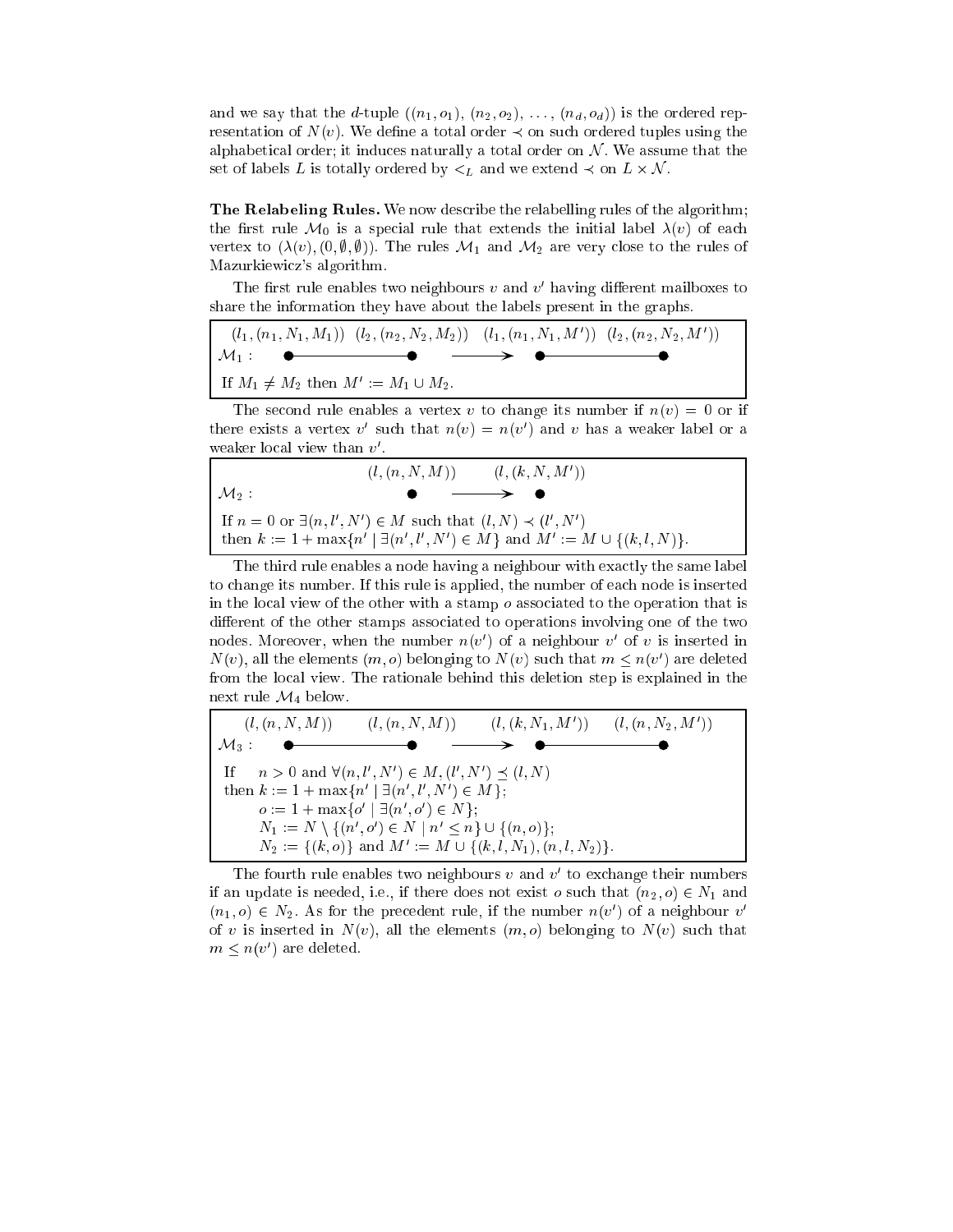The role of the stamp o associated to the operation is to ensure that at the end of the computation, if the local view of a vertex control  $\sigma$  computer (n; o), it measures that it has a neighbour  $v_0$  such that  $n(v_0) = n$ ,  $(n(v_0), o) \in N(v_0)$  and such that the rule M3 or M4 was applied to these two verti
es; an interesting onsequen
e is that in the final labelling,  $|\{v \mid n(v) = n(v_0)\}| = |\{v \mid n(v) = n(v_0)\}|$ .

| $(l_1,(n_1,N_1,M))$ $(l_2,(n_2,N_2,M))$ $(l_1,(n_1,N'_1,M'))$ $(l_2,(n_2,N'_2,M'))$ |  |
|-------------------------------------------------------------------------------------|--|
| $\mathcal{M}_4$                                                                     |  |
| Τf<br>$n_1, n_2 > 0, n_1 \neq n_2,$                                                 |  |
| $\forall (n_1, l'_1, N'_1) \in M, (l'_1, N'_1) \preceq (l_1, N_1),$                 |  |
| $\forall (n_2, l'_2, N'_2) \in M, (l'_2, N'_2) \preceq (l_2, N_2),$                 |  |
| and $\nexists o \mid (n_2, o) \in N_1$ and $(n_1, o) \in N_2$                       |  |
| then $o := 1 + \max\{o' \mid \exists (n', o') \in N_1 \cup N_2\};$                  |  |
| $N'_1 := N_1 \setminus \{(n', o') \in N_1 \mid n' \leq n_2\} \cup \{(n_2, o)\};$    |  |
| $N'_2 := N_2 \setminus \{(n', o') \in N_2 \mid n' \leq n_1\} \cup \{(n_1, o)\};$    |  |
| $M' := M \cup \{(n_1, l_1, N'_1), (n_2, l_2, N'_2)\}.$                              |  |

The intuitive justification for the deletion of all the  $(m, o)$  is the following. If there is a synchronization between two neighbours  $v$  and  $v$  , then they should agree on an integer  $o_0$  and add  $(n(v), o_0)$  to  $N(v)$  and  $(n(v), o_0)$  to  $N(v)$ . But, it is possible that  $v$  synchronized with  $v$  -in the past and in the meantime  $v$  -has changed its identity number or has synchronized with another vertex  $w$  such that  $n(w) = n(v)$ . In this case, to remain in a consistent state, the vertex v should modify its local view to remove the old identity number of  $v$  and the  $o$  associated to this precedent synchronization. The trouble is that  $v$  has no means to know which of the pairs  $(m, o)$  belonging to its view  $N(v)$  should be deleted. However, since our algorithm assures the monotonicity of subsequent identity numbers of each vertex and monotonicity of subsequent  $o$  involving the node  $v$  , we know that the couple  $(m, o)$  to remove is such that  $(m, o) \leq_{Lex} (n(v), o_0)$  Therefore, by deleting all such  $(m, o)$  from the local view  $N(v)$ , we are sure to delete all invalid information. Of ourse, in this way we risk to delete also the legitimate current informations about other neighbours of v from its view  $N(v)$ . However, v can recover this information just by (re)synchronizing with all such neighbours.

Properties. In the following, we onsider an exe
ution of the algorithm on a graph G. We will denote by  $(\lambda(v), (n_i(v), N_i(v), M_i(v))$  the label of the vertex <sup>v</sup> after the ith omputation step.

We can see that the label of each node can only "increase" during the computation. Indeed, for each step i, for each vertex v,  $n_i(v) \leq n_{i+1}(v)$ ,  $N_i(v) \leq$  $N_{i+1}(v)$  and  $M_i(v) \subset M_{i+1}(v)$ . Moreover, if a vertex v knows the existence of a node with the number m (i.e.,  $\exists (m, l, N) \in M_i(v)$ ), then for each  $m' \leq m$ , there exists a node w such that  $n_i(w) = m$  . An immediate corollary of this property is that after each computation step the numbers of the nodes is a set  $[1, k]$  with  $k \leq |V(G)|$ .

We will now prove that each execution of  $M$  on a graph  $G$  is finite. In fact, we just have to prove that the values of  $n(v)$ ,  $N(v)$  and  $M(v)$  are bounded for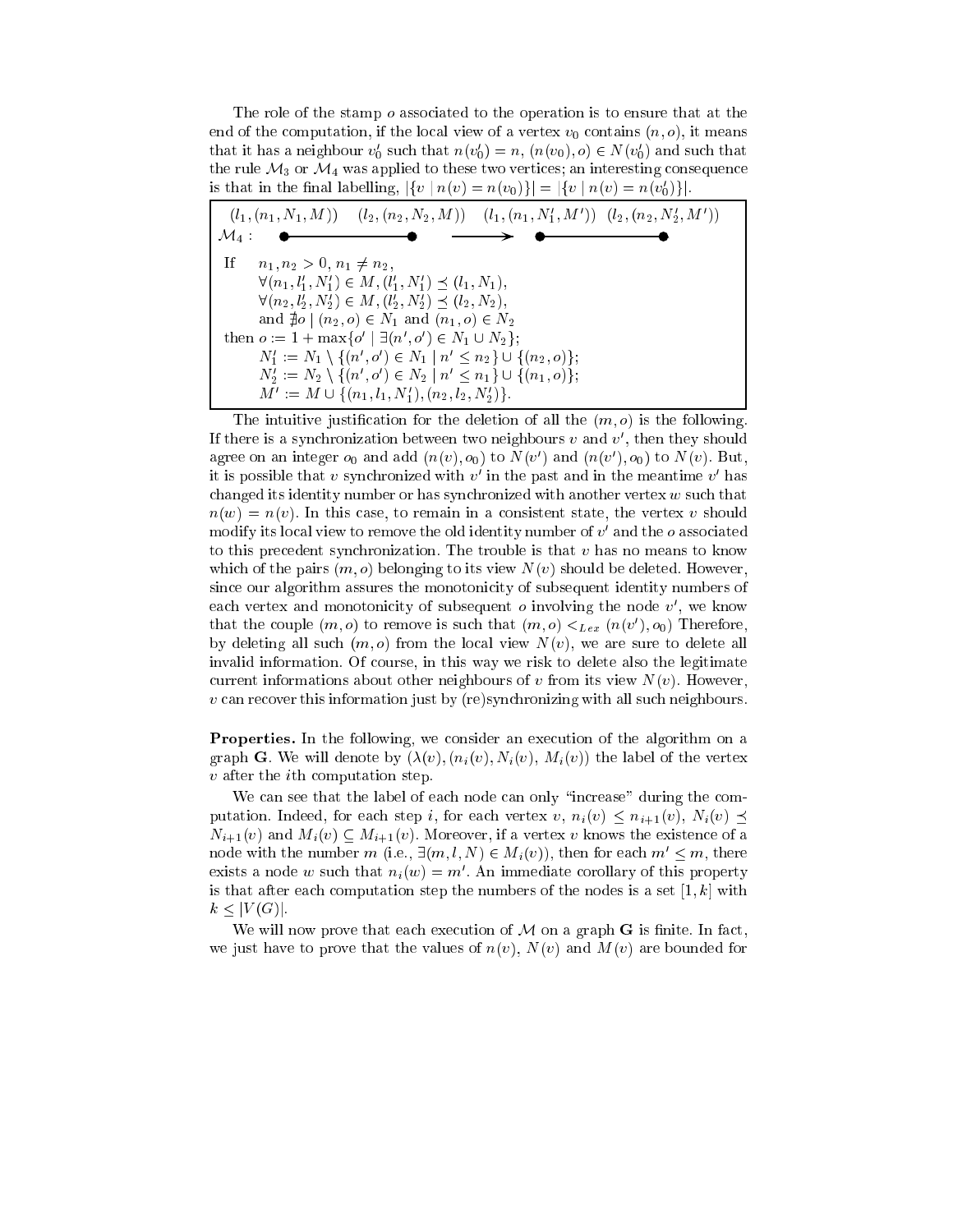each vertex v. Since we already know that  $n(v) \leq |V(G)|$ , we just have to prove that the stamps o are also bounded. It will imply that  $N(v)$  and  $M(v)$  can only take a finite number of values. From the properties described above, there exists a step in such that  $\alpha \equiv 0;$  ,  $\alpha \in \mathcal{N}(0,1)$  and  $\alpha \in \mathcal{N}(0,1)$  and the rules there is no such M2 and M3 annot be applied after the step i0. Consider two neighbours <sup>v</sup> and w such that  $n_{i_0}(v) > n_{i_0}(w)$  and two steps  $j_2 > j_1 > i_0$  where the rule  $\mathcal{M}_4$  is applied to the edge  $\{v,w\}$ . Then, there must exist an edge  $\{v\;,w\;\}$  with  $(n_{i_0}(v),n_{i_0}(w)) \leq L_{ex}$   $(n_{i_0}(v),n_{i_0}(w))$  and a step  $j \in [j_1,j_2]$  where the rule  $\mathcal{M}_4$  is applied to  $\{v\}, w$  }. Consequently, the rule  $\mathcal{M}_4$  can only be applied a finite number of time over each edge and we can ensure the termination of the algorithm.

For each execution of the algorithm over  $\bf{G}$ , a graph  $\bf{H}$  is associated to the final labelling with  $V(H) = \{n(v) | v \in V(G)\}\$  such that G is a pseudocovering of H. If G is pseudo-covering-minimal, then  $G \simeq H$ . Consequently, for every run of the enumeration algorithm, the graph associated to the final labelling is isomorphic to  $G$  and therefore the set of numbers the vertices have is exactly  $[1, |V(G)|]$ . Moreover, once a vertex gets the number  $|V(G)|$ , it knows that all the vertices have a different number that will not change any more and therefore it can detect the termination. We can therefore transform the enumeration algorithm into an election algorithm, by choosing to elect the node that gets the number  $|V(G)|$ . From these results and Lemma 1, we have the following theorem.

Theorem 1. For every graph G, it is equivalent to solve the fol lowing problems on a ministrations on the ministers of the state ministers and part iterations of the state of the state of th expli
it termination and ele
tion. These problems an be solved on <sup>G</sup> if and only if <sup>G</sup> is <sup>a</sup> pseudoovering-minimal graph.

#### 4 Comparison with Other Models

It is easy to see that each algorithm encoded by local computations on closed unlabelled edges can be translated in the models of Mazurkiewicz [8], Angluin [1] and Chalopin and Métivier [3]. And the algorithms encoded in the model of [4] can be encoded by local computations on closed unlabelled edges.

In the models of Mazurkiewicz [8], Angluin [1], Chalopin and Métivier [3], Yamashita and Kameda  $[12]$  and Boldi et al.  $[2]$ , the election and the naming problems and the graph cases  $\Delta$ -uppertheless, the graph G1 of the graph  $\Delta$ -upper over is a pseudo-covered of the Graph HI. Have it is not possible to solve to solve the election problem by using local computations on closed unlabelled edges.

If we onsider the pseudoovering-minimal graphs G2 and G3 of Figure 4, we can solve the election problem over these graphs with local computations on losed unlabelled edges. But the ele
tion problem annot be solved over G3 in the models studied in  $[2]$  and in  $[4]$ . Moreover there does not exist any election algorithm for the graph G2 in the model studied in  $[12]$ .

Consequently, our model is strictly less powerful than the models studied by Mazurkiewicz [8], by Angluin [1] and by Chalopin and Métivier [3], but strictly